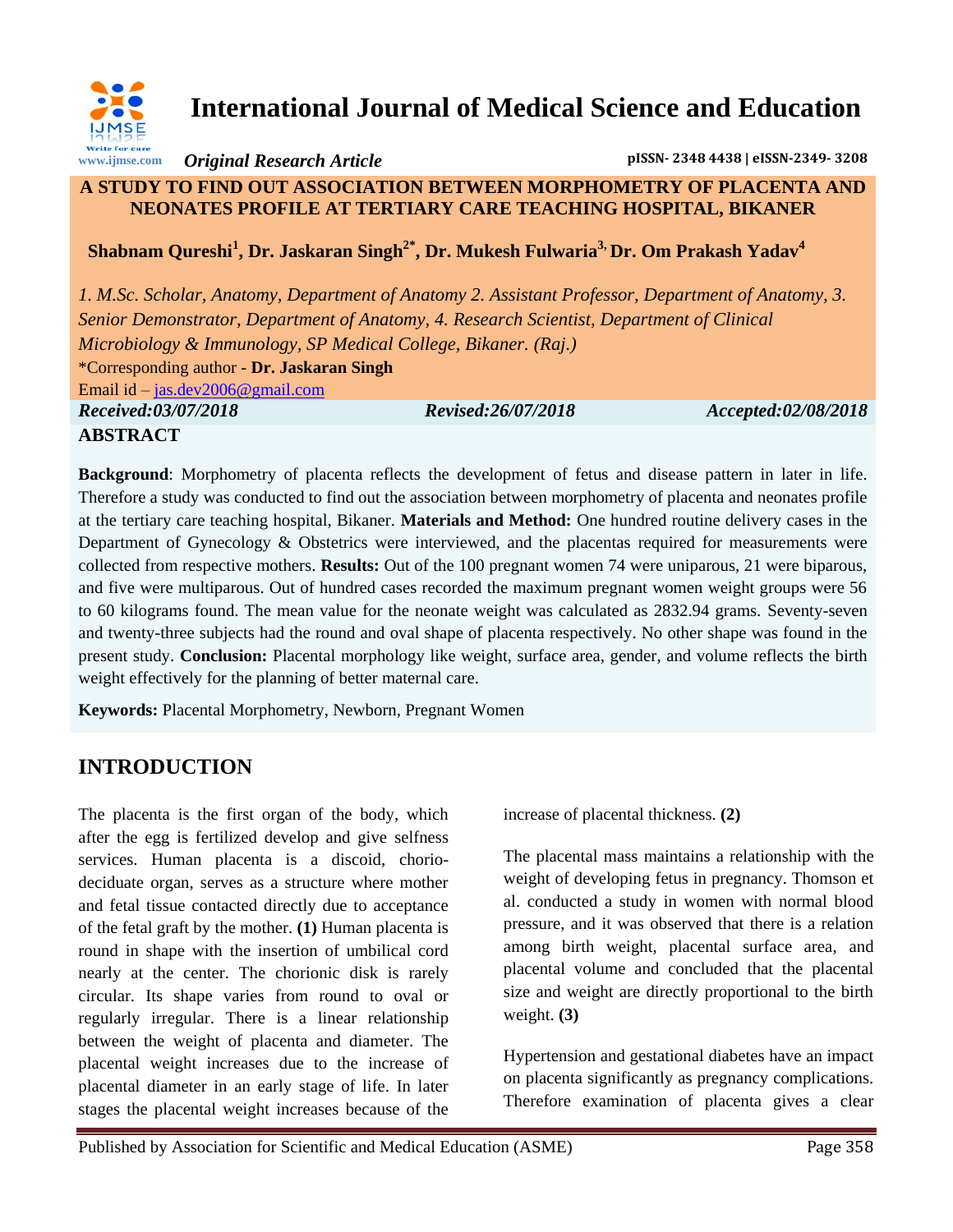picture of what had happened with it during any complication associated with pregnancy. **(4)**

Researchers have stressed upon the fact of the benefits related to anatomical examination of the placenta. By improving the nutrition of mother and anti-natal care quality, postnatal complications in mother and the newborn baby can be reduced. Therefore the present study was undertaken to analyze the morphometry of placenta and its effect on neonates regarding birth weight and umbilical cord measurements.

#### **MATERIAL AND METHODS**

The present study was conducted in the Department of Anatomy and the Department of Gynecology & Obstetrics of the tertiary care teaching Hospital, Bikaner. Subjects age of 21 to 25 year, had normal delivery were included in the study and subjects who had cesarean delivery, and incomplete placenta were excluded from the study. After obtaining informed consent, individuals were asked questions, and examination was done. One hundred routine delivery cases in the Department of Gynecology & Obstetrics during 2016-17 were interviewed, and the placentas required for measurements were collected from respective mothers. A pre-tested, predesigned, questionnaire was administrated to selected subjects, which include maternal age, parity, mother weight, food preference, maternal height, race, past disease history.

The examination of placenta was conducted as soon as after the delivery. The measurement of placenta includes shape, diameter, the thickness at the center, volume, weight, maternal surface area, the attachment site of the umbilical cord, umbilical cord length. The birth weight of the baby was recorded immediately after birth as soon as possible on the balance machine. The observer recorded three continuous reading and mean of these was used for statistical analysis. Data thus collected were subjected to statistical analysis using Frequency, Proportion, Mean, Chi-square test, ANOVA, and the p-value of significance with the help of SPSS software 20.0.

#### **RESULTS**

Out of hundred cases, the maximum cases found age between 21 to 25 years and the minimum cases were found age less than 20 years. Out of the 100 pregnant women 74 were uniparous, 21 were biparous, and five were multiparous. Out of a hundred cases, the maximum pregnant women weight groups were 56 to 60 kilograms found, and the minimum was found from 71 to 75 kilograms. Fifteen women were vegetarian, and 85 women were non-vegetarian.

Seven women were suffering from diabetic, and 93 women were free of disease. Similarly, according to the clinical history, eight women had hypertension, and 92 women were normotensive. The pregnant women maximum height group was 161-170 cm, and minimum height group was 140 to 150 cm. Twentyseven pregnant women were reported to be Hindu, and 73 were reported to be Muslim. About the infant gender, 43 were male infants, and 57 were female infants were recorded. Neonate weight was recorded in grams, and minimum neonate weight was found to be 1992 grams, and maximum weight was found to be 3791 grams. The mean value for the neonate weight was calculated as 2832.94 grams.

The neonates under the group of 1500 -2000 gm have listed only one neonate and in the weight group of 2501-3000 gm. of neonate's maximum number of counts were recorded as 43. Gestational age was recorded in weeks, and minimum gestational age was found to be 34 weeks, and maximum gestational age was found to be 38 weeks. The mean value for the gestational age was calculated as 35.30 weeks. When placental samples were divided for umbilical cord insertion site, the minimum recorded type was marginal in 5 cases, and maximum recorded type was found to be eccentric insertion with 88 counts. Seventy-seven numbers of placentas were of round shape, and 23 numbers of placentas were recorded as the oval shape. No other shape was observed in the study.

Minimum numbers of cotyledons were found as 8, and maximum numbers of cotyledons were found like 20. The mean number of cotyledon was analyzed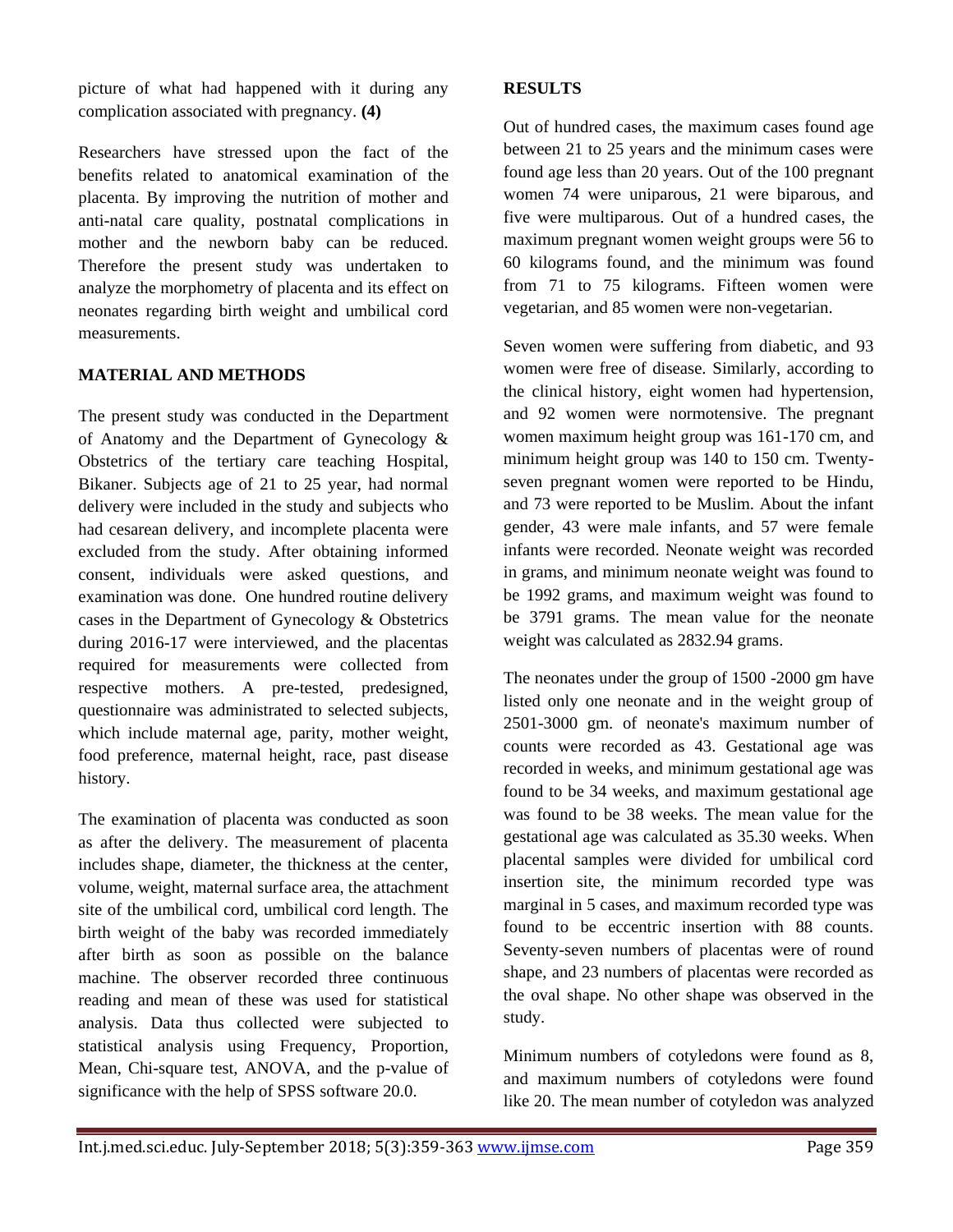as 13. The weight of placenta was recorded in grams, and minimum placental weight was found to be 350 grams, and maximum placental weight was found to be 710 grams. The mean value for the placental weight was calculated as 475.37 grams. Mean values for the larger and smaller diameters of the placentas were calculated as 19.60 cm and 13.81cm. For the placental thickness minimum, the placental thickness was found to be 1.7 cm, and maximum placental thickness was found to be 3.1cm. Placental thickness was observed 2.324 cm.

Association between neonate weight and umbilical cord insertion site was observed, and the maximum count was observed for eccentric umbilical cord insertion (38%) under the 2501 to 3000 gm neonates weight groups whereas a minimum was marginal and central insertion under the 1500 to 2000 gm neonates weight groups. From the p-value, it is evident that no significant association between neonates' weight and umbilical cord insertion site. (Table: 1)

The association between neonate weight and Placental Shape was observed, and the maximum count was observed for oval placental Shape (34.0%) under the 2501 to 3000 gm neonates weight groups whereas a minimum were round placental shape under the 1500 to 2000 gm neonates weight groups. The association was expressed as chi-square values as  $X^2 = 0.014$ , df=1, P = 0.906. From the p-value, it is evident that there is no significant association between neonates weight and the shape of the placenta. (Table: 2)

The cotyledon numbers and neonate weight groups association was analyzed using ANOVA test ( $p =$ 0.000), which is indicative of a highly significant association between cotyledon numbers and neonate weight. (Table: 3)

#### **DISCUSSION**

The mean gestational age in the study was (35.30 weeks). In another study of small for gestational age group babies, placenta findings were less in small for gestational age group babies than that of the normal group. **(5, 6)** Clappe et al. **(7)** conducted a study and

observed that the association between placental volume of Second trimester and birth weight. The mean birth weight of the neonate in the present study 2832.94 gram was lower than 3425 gram, 3382 gram & 3400 gram observed in Ukraine, Western Europe, and Eastern Nigeria respectively. **(2)** Mean birth weight might be due to altitude, maternal nutrition, and maternal diseases. **(8,9,10,11)** It was observed that Gestational diabetes mellitus (GDM) was 7% lower than other studies; perhaps because we had younger subjects than other investigators (with 75% in less than 29 years), as GDM is very common after 30 years **(12)** and also because of inadequate screening test, and early detections. **(13)**

One of the characteristic features of a placenta in maternal diabetes mellitus is its increase in weight. **(14)** The Raghunath et al. showed an almost normal foeto-placental ratio of 5.22:1, in cases of diabetes mellitus, due to good control of blood sugar in the mothers who were incorporated in the study. **(15)** In the present study, we found placental shapes as (round in 23%), (oval 77%) and (irregular 0%) of cases. Kishwara et al. found placenta of oval, round and irregular shape in 38.3%, 36.6%, and 25% of cases, respectively. **(16)** In Gupta et al. **(17)** study they found these shapes in 7%, 89%, and 1% of cases. Raghunath et al. found that out of the 101 placentas, 94 were circular in shape, and seven were oval in shape, and Kulandaivelu et al. found that out of the 51 placentas, 48 were circular and three were oval. (10, 15) Irregularly shaped placentas are mostly seen in premature deliveries that occur due to toxemia.

In the present study, we have found the insertion of the umbilical cord as marginal 5% central 7% eccentric 88%. Chhetri et al. **(8)** reported that in normal birth weight, in 84 .2% cases the mode of umbilical cord insertion was central, 72.7% of cases it was marginal and 90% cases eccentric. In low birth weight, in 15.8% cases the mode of umbilical cord insertion was central, 27.3% of cases it was marginal and 10% of cases it was eccentric. The Senapati et al. **(18)** study of 103 placentas in 81 placentas (78.6%) the umbilical cord insertion is central and in 22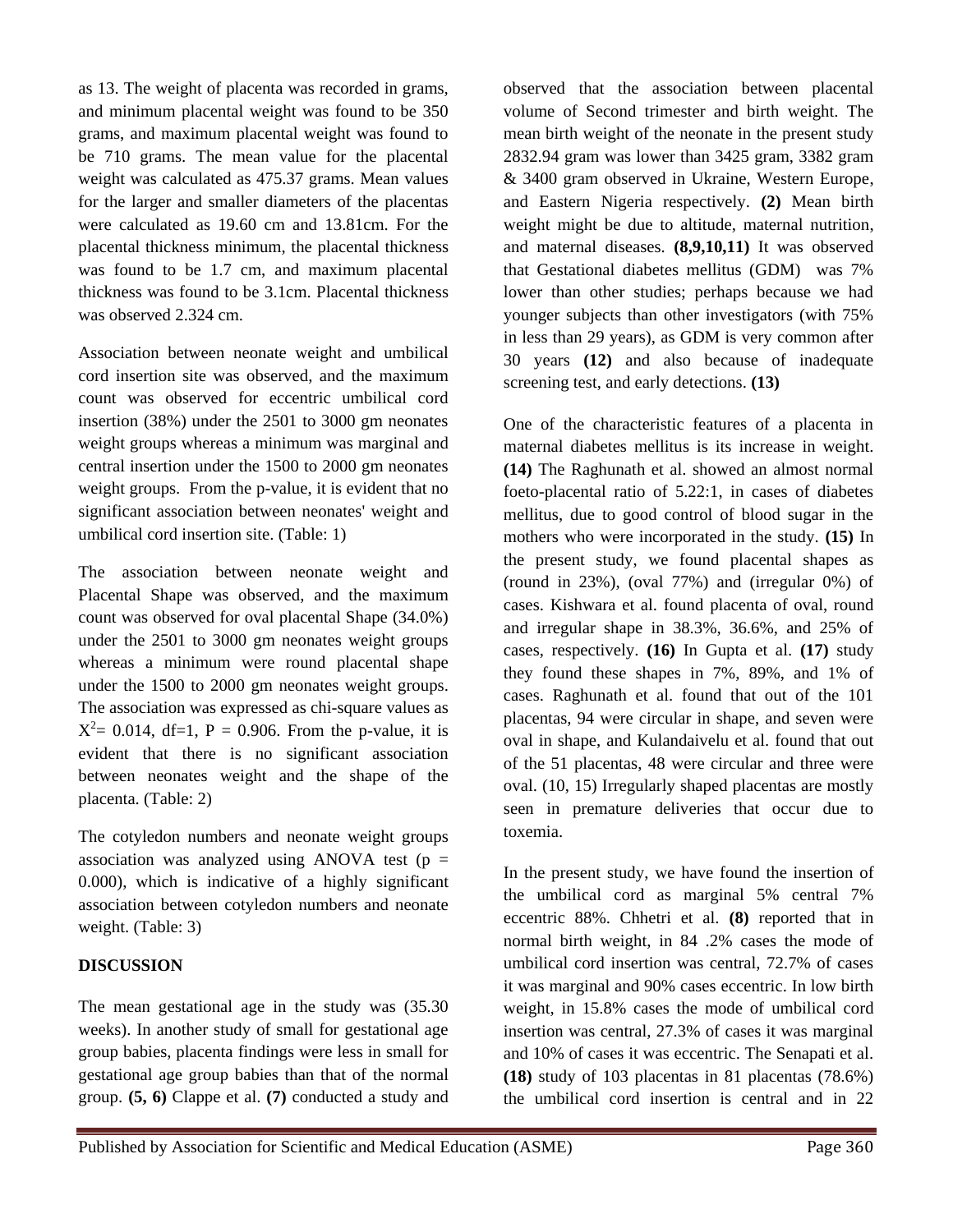placentas (21.4%) it was marginal.

According to Yetter **(19)**, about 7% of umbilical cord insertions occur at the placental margin, but in Gupta et al. **(16)** study they found the marginal insertion of cord in 22% of cases. Londhe and Mane et al. **(20)** found that in 93% of the cases, there was the central attachment of the cord while the remaining 7% had the marginal attachment. Panuganti and Boddeti observed in their study that among 50 placentas, 60% attachment were central, 20% were eccentric attachment, and 20% were marginal attachment, while no velamentous attachment was found in the study. **(21)** Placental weight was strongly correlated with newborn birth weight. Hence placental parameters serve as a good and easily comparable measurement for placental size and as a proxy measurement for the quality and efficiency of the placenta and thereby birth weight of newborn babies.

#### **CONCLUSION**

It was found that placenta and umbilical cord morphometry significantly correlates with the fetal weight which means that if there is any abnormality in the placenta, it will be strongly reflected in the fetus. This indicates towards the fact that since the subjects under study in present work mostly belonged to the rural background where advanced modalities like ultrasound were not available, due to which, neglected antenatal care of the mother and fetus resulted in the low birth weight of the newborn and other complications in mother and the newborn both. This knowledge of measurements on the placenta and the umbilical cord will be helpful to the pediatrician and obstetrician in clinical practice for better antenatal and postnatal care of mother and the newborn.

**Financial support:** No source of funding for the study

#### **REFERENCES:**

- 1. Benirschke, K., & Kaufmann, P. Pathology of the human placenta (4th ed.). New York; Springer, 2000.
- 2. Boyd, J. D., & Hamilton, W. J. The human

placenta. Cambridge. W Heffer & Sons, 1970.

- 3. Thomson, Younoszai M.K; Haworth, J.C. Placental dimensions, and relations in pre-term, term, and growth retarded infant. American Journal of Obstetrics and Gynaecology 1969; 103: 265-271.
- 4. Holland, E., Brews, A., & Percival. Manual of obstetrics (14th ed.). Edinburgh. English Language Book Society; Churchill Livingstone, 1980.
- 5. Thame M, Osmond C, Wilks R, Bennett FI, Forrester TE. Second-trimester placental volume and infant size at birth. Obstet Gynaecol 2001; 98:279-83.
- 6. Queenan, JT, Kubarch, RN, Sandra F, Cook, LN, Anderson, G.D, Griffin L.P. Diagnostic ultrasound for detection of intrauterine growth retardation. Am. J. Obstet. and Gynaecol 1976; 124:865.
- 7. Clappe JH, Rizk KH. Appleby-Wineberg SK, Grass JR. Second trimester placental volume predicts birth weight at term. J Soc Gynecol Investig 1995; 2:19-22.
- 8. Perry IJ, Beevers DG, Whincup PH, Bareford D. Predictor of ratio of placental weight to fetal weight in multiethnic community. BMJ 1995; 310:436-9.
- 9. Little RE, Zadorozhnaja TD, Hulchiy OP, Mendel NA, Shkyryak-Nyzhnyk ZA, Chyslovska N, et al. Placental weight and its ratio to birthweight in a Ukrainian city. Early Hum Dev 2003; 71:117–27.
- 10. Wagaarachchi PT, Fernando L, Premachadra P, Heinonen, Fernando DJ. Screening based on risk factors for gestational diabetes in an Asian population. J Obstet Gynaecol 2001; 21(1):32- 34.
- 11. Little W.A.The significance of placental/ fetal weight ratio. Indian Pediatrics 1960; 79(1): 134.
- 12. Wolf H, Oosting H, Trefferspe PE. A longitudinal study of the relationship between placental fetal growth measured by ultrasonography. Am J ObstetGynecol 1989; 161:1140-5.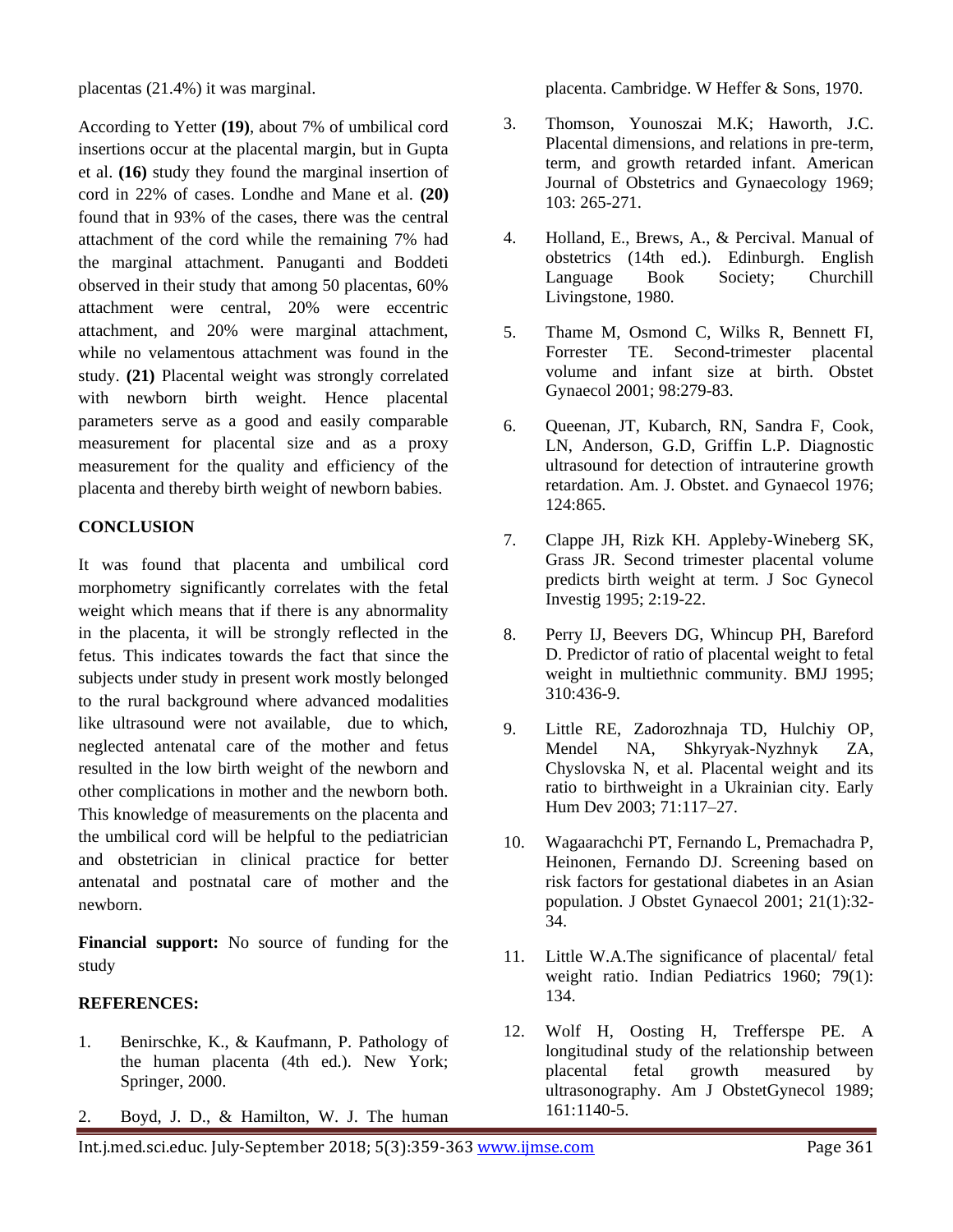- 13. Gernot Desoye, Sylvie Hauguel-de Mouzon. The Human Placenta in Gestational Diabetes – the insulin and cytokine network. Diabetes Care 2007; 30(2):120-126.
- 14. Raghunath G, Shmi V, Shenoy V. Clinically relevant morphology and morphometry of Placenta. JCDR 2011; 5(2):282-286.
- 15. Kishwara S, Ara S, Rayhan KA, Begum M. Morphological changes of placenta in preeclampsia. Bangladesh J Anat 2009; 7(1):49 54.
- 16. Gupta C, Harode HA, D'souza AS, Sharma A. A morphological and morphometric study of placenta with its clinical implications. Trop J Med Res 2015; 18(2):85-8.
- 17. Kulandaivelu AR, Srinivasamurthy BC, Murugan A, Mutharasu A. Morphology and

Morphometric Study of Human Placenta in Rural Southern India. Br J Med Med Res 2014; 4(15):2995 3008.

- 18. Senapati S, Nayak L, Behera SS, Chinara PK. Morphometric study of placenta of full term newborn & its relation to fetal weight, a study in tertiary care hospital of Odisha. J. Evolution Med Dent Sci 2015; 4(05):742-747.
- 19. Yetter JF 3rd. Examination of the placenta. Am Fam Physician. 1998;57(5):1045-54.
- 20. Londhe PS, Mane AB. Morphometric study of placenta and its correlation in normal and hypertensive pregnancies. Int J Pharma Bio Sci 2011; 2(4):429-437.
- 21. Panuganti PK and Boddeti RK. Morphology & Morphometric Anatomy of placenta. Int J Biol Med Res 2012; 3 (3): 2165- 2168.

| The umbilical   |                | <b>Total</b>   |                |                |                |                |
|-----------------|----------------|----------------|----------------|----------------|----------------|----------------|
| cord insertion  | 1500 to        | 2001 to        | 2501 to        | 3001 to        | 3501 to        |                |
| site            | 2000           | 2500           | 3000           | 3500           | 4000           |                |
| <b>Marginal</b> | $\overline{0}$ | $\mathbf{1}$   | $\overline{2}$ | $\mathbf{1}$   | $\mathbf{1}$   | 5              |
|                 | 0.00%          | 1.00%          | 2.00%          | 1.00%          | 1.00%          | 5.00%          |
| <b>Central</b>  | $\overline{0}$ | $\overline{2}$ | 3              | $\overline{2}$ | $\overline{0}$ | $\overline{7}$ |
|                 | 0.00%          | 2.00%          | 3.00%          | 2.00%          | 0.00%          | 7.00%          |
| Eccentric       | $\mathbf{1}$   | 19             | 38             | 15             | 15             | 88             |
|                 | 1.00%          | 19.00%         | 38.00%         | 15.00%         | 15.00%         | 88.00%         |
| <b>Total</b>    | $\mathbf{1}$   | 22             | 43             | 18             | 16             | 100            |
|                 | 1.00%          | 22.00%         | 43.00%         | 18.00%         | 16.00%         | 100.00%        |

### **TABLES:**

#### **Table: 1 Cross-tabulation of neonates weight groups and umbilical cord insertion site groups**

 $(X^2 = 0.152, df = 2, P = 0.927)$